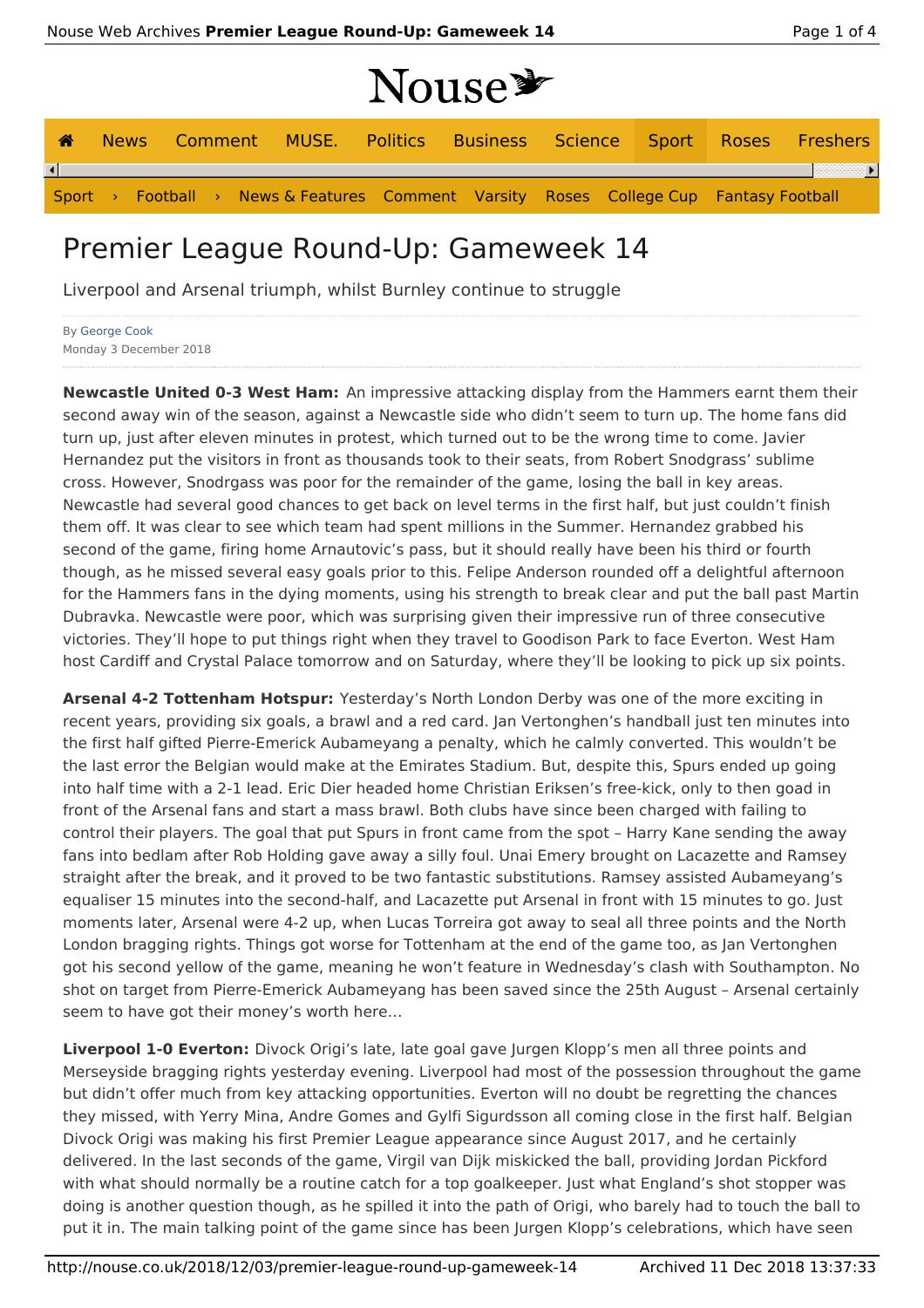#### Nouse Web Archives **Premier League Round-Up: Gameweek 14** Page 2 of 4

him be charged by the FA. When Liverpool scored, the Liverpool manager charged straight into the middle of the field. There has been a mixed reaction to this; some calling it pure passion, whilst others like Danny Mills have said it's 'completely wrong.' The win keeps Liverpool just two points behind Manchester City, whilst Everton remain sixth, level on points with Manchester United.

**Crystal Palace 2-0 Burnley:** Crystal Palace got their long awaited first home victory of the season on Saturday, against a Burnley side who have not looked anywhere near what they were last season. Palace tore Burnley apart for the entire game, and it probably should've been more than two. They were ahead when James McArthur's cross drifted through everybody in the box and into the back of the net. Burnley failed to have a single shot on target during the game, to the disappointment of the travelling fans. Palace doubled their lead and secured their first home victory through Andros Townsend, which must certainly go down as one of the best goals so far this season. Only Fulham have conceded more goals than Burnley in the opening 14 games. This is a serious concern for the Clarets, who were renowned for their rock-solid back line last season. They drop to 19th, and take on high-flying Liverpool this week, where they're unlikely to get anything. Palace will be delighted to take the win, giving them confidence to take on Brighton in the world's most bizarre derby.

**Southampton 2-2 Manchester United:** Southampton blew a two-goal lead in what would be Mark Hughes' final match in charge, as he becomes the first manager in Premier League history to be sacked by two clubs in less than a year. Stuart Armstrong gave the home side the lead, with his third goal in two games. Cedric Soares double the lead seven minutes later, getting the better of David de Gea with an impressive finish. However, the euphoria the home faithful were experiencing would be short-lived. Romelu Lukaku finally ended his goal drought, tucking the ball past McCarthy. Marcus Rashford's dazzling run got United level, as he played Herrera into an ideal position. Rashford continued to battle throughout the second half and left the field on 75 minutes utterly exhausted. Southampton would surely have taken a point before this tie, but to squander such a lead is always painful. It doesn't get easier for the Saints, who take on Spurs midweek. Jose Mourinho meanwhile has to prepare his side for the visit of Arsenal, in what is always a feisty encounter. The Saints remain in the bottom three, whilst United are 7th.

**Chelsea 2-0 Fulham:** Chelsea comfortably beat Fulham in Sunday's west-London clash, with Pedro and Reuben Loftus-Cheek getting the goals. Pedro's came inside four minutes, which was also Chelsea's 1,000th Premier League goal at Stamford Bridge. Fulham had to defend well throughout the remainder of the first half to keep their hopes alive, with Oliver Giroud constantly knocking on the door with some great chances. Fulham gave a solid account of themselves during the second half. Substitute Aboubakar Kamara's cross was almost put in the wrong net by Antonio Rudiger, and on-loan Calum Chambers had two good chances. However, Rueben Loftus-Cheek's goal eight minutes from time wrapped the game up, keeping Chelsea in the top four. They travel to Wolves on Wednesday, whilst Fulham host Leicester.

**Huddersfield Town 1-2 Brighton & Hove Albion:** Huddersfield came into this fixture off the back of an excellent victory away to Wolves last Sunday, so were full of confidence. They couldn't have started the game any better either, taking the lead inside one minute. An attempted clearance dropped the ball right into the Brighton area, which Mathias Jorgensen powerfully nodded in. Things wouldn't get better for Huddersfield though, as Steve Mounie was sent off after thirty minutes, much to David Wagner's fury. Brighton took advantage of the extra man and were level as the half-time whistle blew from a late Shane Duffy goal. The visitors were in front with twenty minutes to go. Florian Andone's header in front of the away end teed up an exciting finale to the game, which Chris Hughton's side defended excellently to take all three points. The refereeing has been a key talking point in the aftermath of Saturday's game, with David Wagner claiming that this is why football isn't any fun at the moment. Along with this, Huddersfield fans are now under investigation after supposedly making homophobic chants to Brighton supporters. The visitors climb to 11th, whilst the Terriers sit one point above the drop zone.

**Leicester City 2-0 Watford:** Watford had a dominant 62% of the possession in Saturday's afternoon tie, but just couldn't translate this into goals, recording no shots on target. The home side were in front just 12 minutes in, when Ben Foster smashed into Jamie Vardy. Leicester's number 9 unsurprisingly took the chance, scoring his 13th penalty out of 15 attempts in the Premier League. Just ten minutes later, they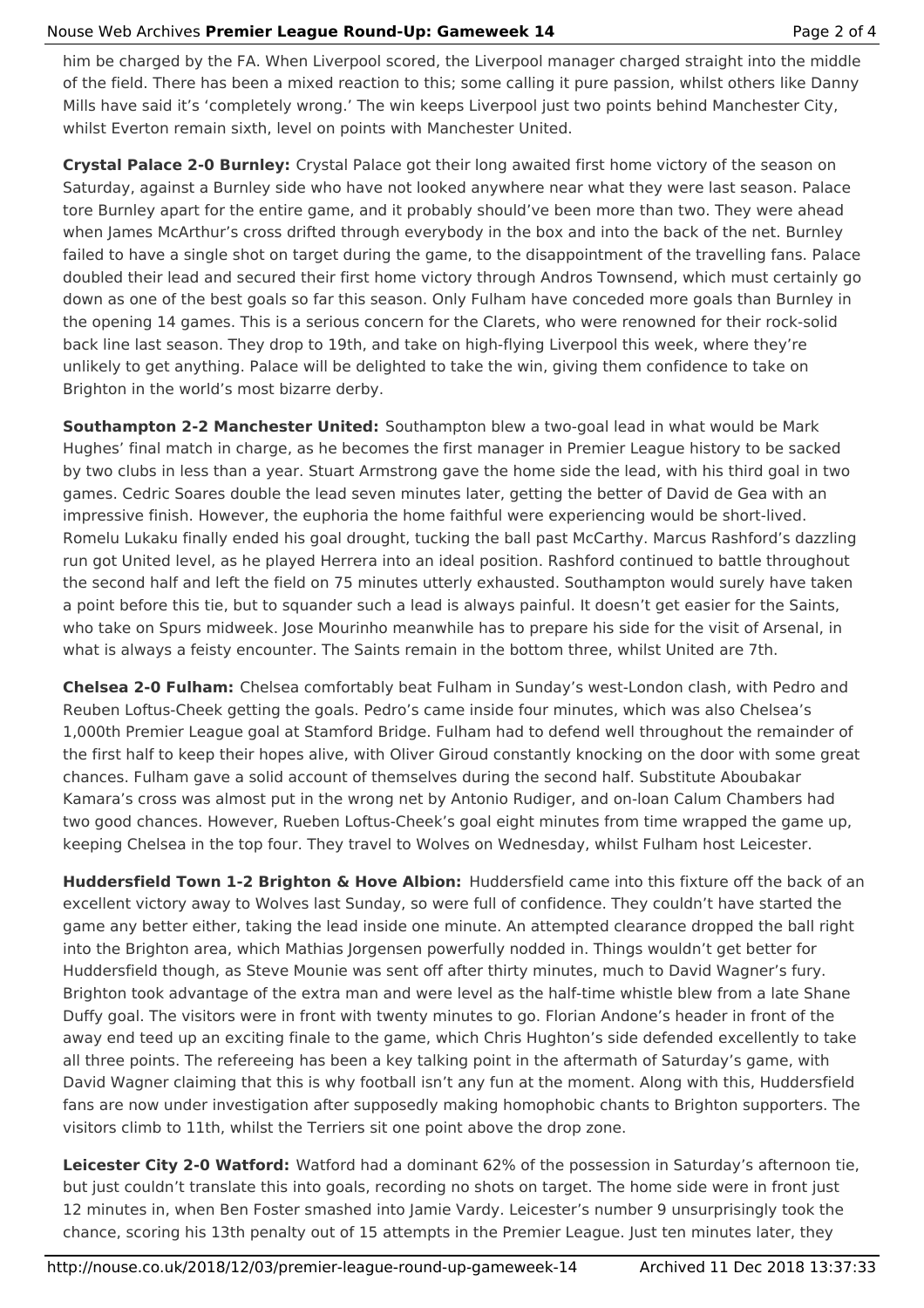#### Nouse Web Archives **Premier League Round-Up: Gameweek 14** Page 3 of 4

doubled their lead thanks to a fantastic goal from James Maddison. Following a brilliant ball across the pitch, the youngster kept it off the ground as he dribbled through three Watford defenders, before placing it exquisitely in the bottom corner past Ben Foster. Maddison has certainly redeemed himself after being sent off at Brighton last weekend. A disappointing afternoon for Watford was rounded off in stoppage time, when Etienne Capoue was sent off after a poor challenge on Kelechi Iheanacho. Leicester climb to 8th with the win, overtaking Watford, who drop to 10th. The Hornets will hope to pull off a huge upset on Tuesday, when they host league leaders Manchester City. Leicester travel to Craven Cottage to face Fulham on Wednesday night.

**Manchester City 3-1 AFC Bournemouth:** Pep Guardiola and his Manchester City were probably not expecting this game to be as difficult as it was. Bournemouth gave a fantastic account of themselves and can take plenty of positives from it despite losing 3-1. City had the lead after a quarter of an hour, when Bernando Silva followed up Leroy Sane's saved effort. However, Bournemouth stunned the home crowd with an equaliser on the stroke of half-time. Callum Wilson got his seventh goal of the season, heading home a cross from Simon Francis. Unfortunately for the Cherries, it wouldn't be them to end Manchester City's perfect home league record, as Guardiola's men showed their class in the second-half. Raheem Sterling grabbed yet another goal, capitalising when Bournemouth failed to clear their lines. Ilkay Gundogan sealed all three points for the home side with just under 15 minutes to play, scoring from closerange. Manchester City maintain their unbeaten run this season, and overall it now dates back to April when they lost to rivals United. Eddie Howe's side sit 9th on twenty points, a solid number at this point in the season.

**Cardiff City 2-1 Wolverhampton Wanderers:** Friday night's tie in South Wales saw Cardiff climb out of the bottom three thanks to a brilliant second-half fightback. It was a perfect 70th birthday present for Neil Warnock. On his 200th Wolves appearance, Matt Doherty put them ahead inside twenty minutes. The visitors probably should have been further ahead when the half-time whistle came but were unable to take advantage of the many set piece chances they had. There was little to separate either side throughout the game, Cardiff just seemed to want it that little bit more. Aron Gunarsson got the home side level midway through the second half, before Junior Hoilett grabbed what would be the winner from 25 yards. The home fans were rightly delighted with the result, putting them two points clear of the bottom three. For Wolves, though, it was another disappointing 90 minutes. They're now without a win since the start of October and are perhaps beginning to look downwards in the table. On Wednesday night, they face Chelsea at Molineux, where they'll attempt to return to winning ways. Neil Warnock and Cardiff travel to the London Stadium to face West Ham on Tuesday.



| Most Read                                                     | <b>Discussed</b>                      |  |  |  |  |  |
|---------------------------------------------------------------|---------------------------------------|--|--|--|--|--|
| 1. Men's Football 3s fight back to win on Derby Day           |                                       |  |  |  |  |  |
| 2. Premier League Round-Up: Gameweek 15                       |                                       |  |  |  |  |  |
|                                                               | 3. Zidane the greatest of all time    |  |  |  |  |  |
| 4. Mind over Matter: An insight into the psychology of boxing |                                       |  |  |  |  |  |
| 5. Women's sport to open and close Roses 2019                 |                                       |  |  |  |  |  |
|                                                               | 6. Is lad culture really a bad thing? |  |  |  |  |  |

### Write for Nouse Sport

Get in touch with the editors